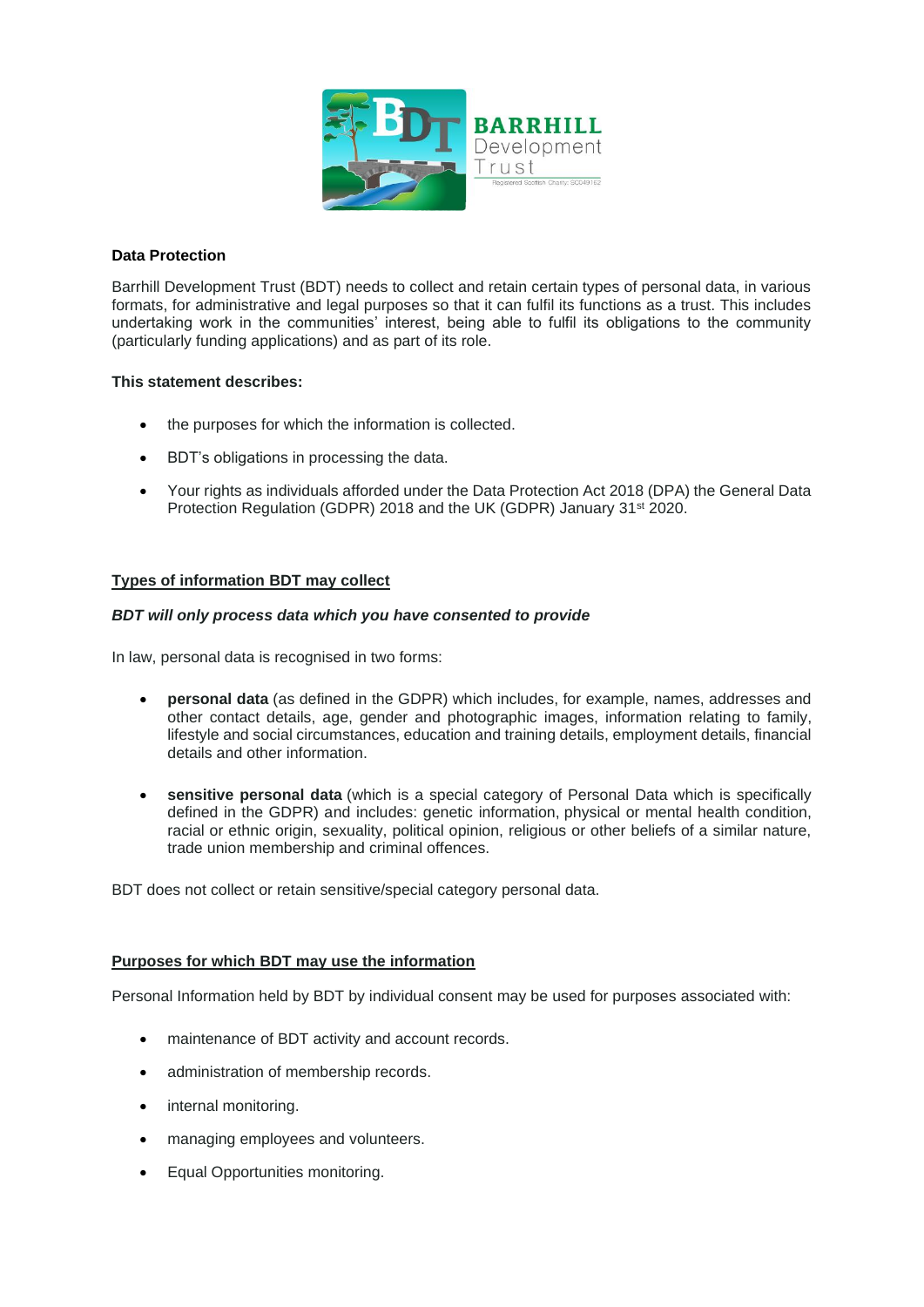- being able to contact grant applicants (current and past).
- informing BDT on community needs.
- paying funding to individuals/groups / organisations bank accounts.
- communicating with members details of news, events, activities, or services related to BDT.
- contacting members via surveys to identify needs or seek feedback on current projects or future projects or services.

### **Data Protection Obligations**

The DPA and GDPR require that any personal data held should be:

- processed fairly and lawfully.
- obtained and processed only for specified and lawful purposes.
- adequate, relevant, and not excessive.
- accurate and kept up to date.
- held securely and for no longer than is necessary.

### **Third Parties**

Your Personal Data is strictly confidential. BDT does not provide data to individuals or other organisations unless we are required to by law or there is a legitimate reason i.e., OSCR Scotland (the Scottish Charity Regulator).

### **Data Storage**

All the data BDT holds is held secure either under lock & key or password protected on our servers, which are backed up. Only those who work in the BDT office and Trustees have access to this for legitimate purposes.

### **Data Retention**

BDT will not keep personal data longer than is necessary considering the purposes for which that data was originally collected, held and processed. When judging the retention of data, we consider:

- the current and future need of the information.
- the costs, risks and liabilities associated with retaining the information; and
- the ease or difficulty of making sure it remains accurate and up to date.

BDT will conduct a regular audit of records to ensure that the Trust is not holding onto personal data for too long or deleting it prematurely. When personal data is no longer required all reasonable steps will be taken to erase or otherwise dispose of it without delay.